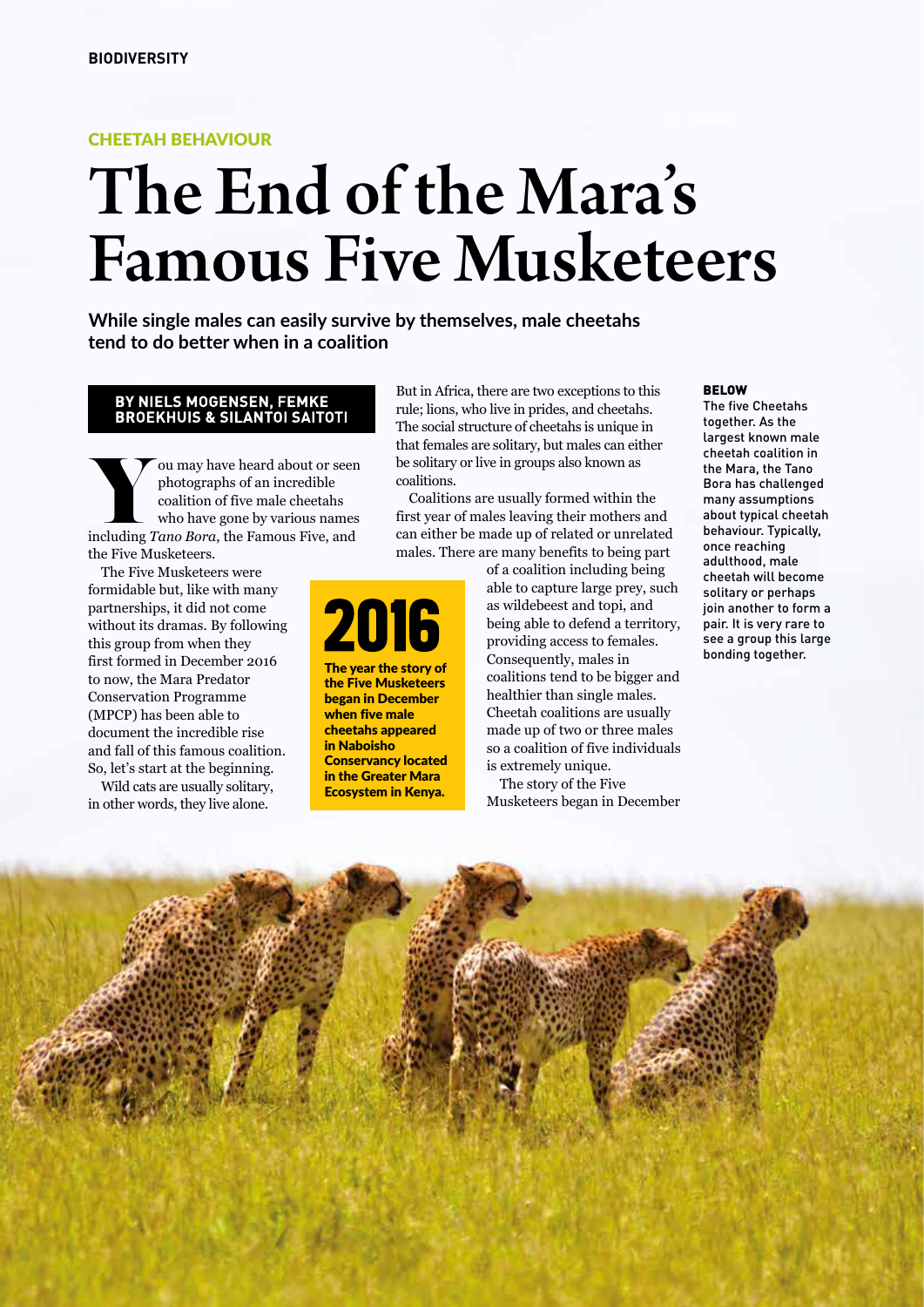

Figure 1: The Masai Mara and its protected areas

#### In March 2017, we fitted a satellite GPS collar on Dartonian as we wanted to understand the coalition's movements in and outside the reserve and the wildlife conservancies.

2016, when five male cheetahs appeared in Naboisho Conservancy located in the Greater Mara Ecosystem in Kenya. Only one of the males, also known as Dartonian or Olpadan by many guides, was observed by the research team just before this coalition was formed. Results from a genetic analysis suggest that this single male was an outsider as he is genetically quite different from other cheetahs in the Mara. But where he, or the other four males, came from remains a mystery.



Based on their size and behavioural interactions we believe that the coalition was made up of three components, the single male just described and two male pairs. As with most young cheetahs who have recently left their mother, this coalition roamed far and wide, exploring their new surroundings. The research team sighted them across many of the conservancies, including Naboisho, Olkinyei, Olare Motorogi and Mara North, and also the Masai Mara National Reserve (figure 1 shows the study area). Keeping up with them was sometimes challenging but this became easier once we fitted a collar on one of them.

In March 2017, we fitted a satellite GPS collar on Dartonian as we wanted to understand the coalition's movements in and outside the reserve and the wildlife conservancies. Several times a day the satellite GPS collar records the exact location of the collared individual providing the research team with crucial information on where the coalition has been, including during times

#### **BELOW**

Dartonian in front when he was still the leader. Although he became a coalition member as a single male, he was the largest of group and this could be a reason for him being the dominant member.



The median life expectancy in years of cheetahs in the wild.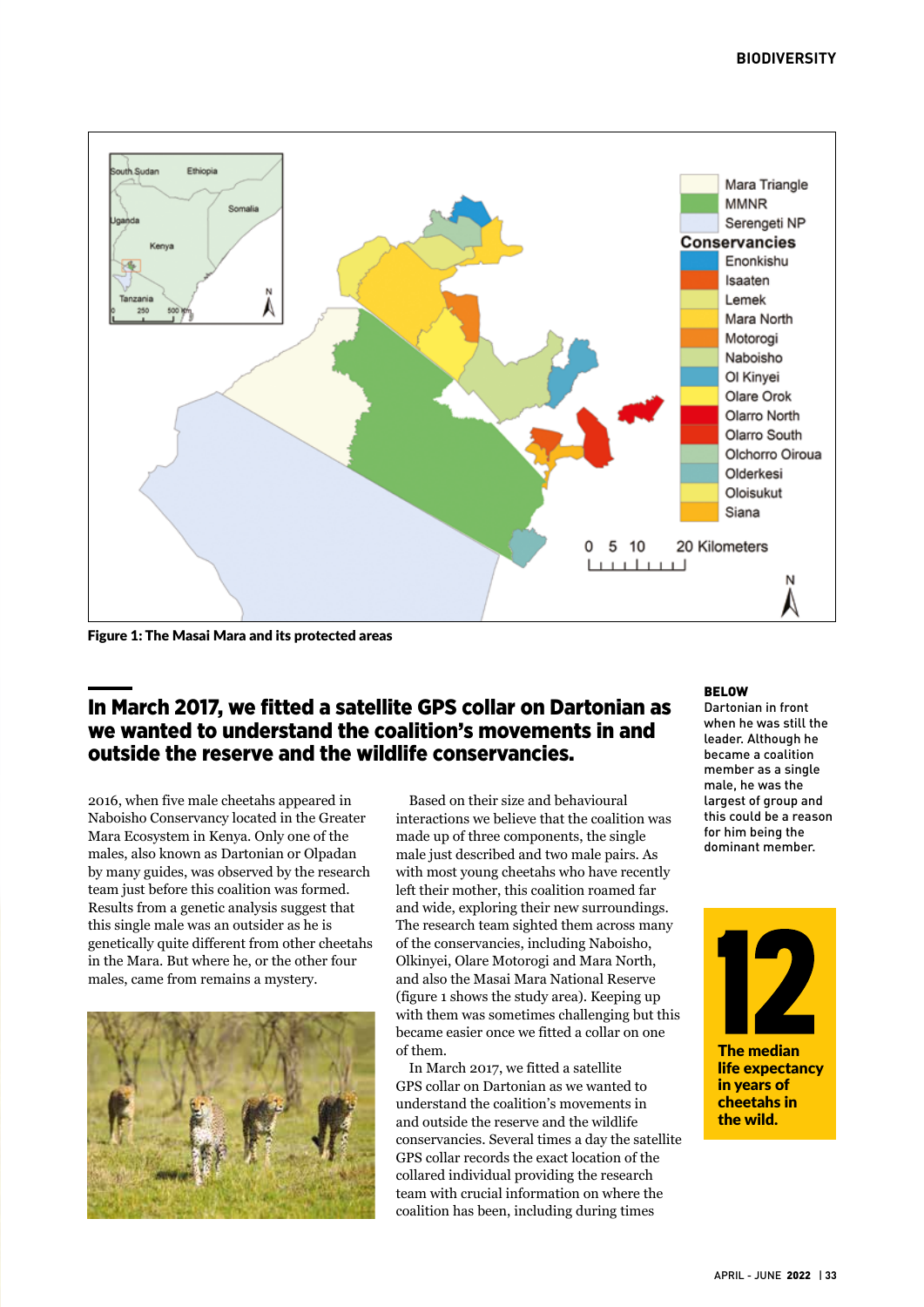

Figure 2: The male coalition's home range before and after the establishment of their territory.

when it is difficult to follow them (e.g. at night or inaccessible terrain). The collar provided us with some interesting insights, most notably we observed a sudden change in the way that the coalition was moving across the landscape. Before June 2017, the coalition moved large distances, covering an area of approximately 490 km<sup>2</sup>.

Then suddenly their movements were restricted to the Tipilikwani area in the Masai Mara National Reserve. This part of the reserve used to be part of the territory of a two-male coalition called the Oloololo males, but their territory collapsed when one of them died in October 2015. This prime area was therefore easily taken over by the Five Musketeers. Between June 2017 and February 2018, when the collar was removed, the area that they covered reduced to 257 km<sup>2</sup>.

Figure 2 shows the difference in their 95 per cent home ranges, before and after the coalition established a territory. Even though they established a territory, the Five Musketeers still occasionally ventured further afield. On one of these occasions, they went into Naboisho Conservancy where they had an altercation with a solitary male named Forester. At the time, Forester also had a GPS collar and based on information from both collars we could see that the Five Musketeers



PHOTO BY MARA PREDATOR CONSERVATION PROGRAMME

killed Forester in October 2017 before moving back to the Reserve.

Within the coalition not all were equal as Dartonian was the dominant male in the group, perhaps owing to his larger body size. On many occasions, we observed him fighting with the other members of the group, especially when feeding or wanting to mate with females. However, Dartonian's dominance took a turn in March 2019 when he contracted a severe injury to his perineal area, potentially caused by a prey while making a kill, according to the vet's assessment. However, it could also have been caused by an internal fight amongst the five males, as we witnessed several attacks on

#### **BELOW**

Dartonian after the separation, during his short term partnership with a younger male. Males often do better in a coalition than being solitary.

> **A 95% home** range is the **statistical** home range. excluding the most peripheral outlier points. This is where the animal has spent 95% of its time during a specific period.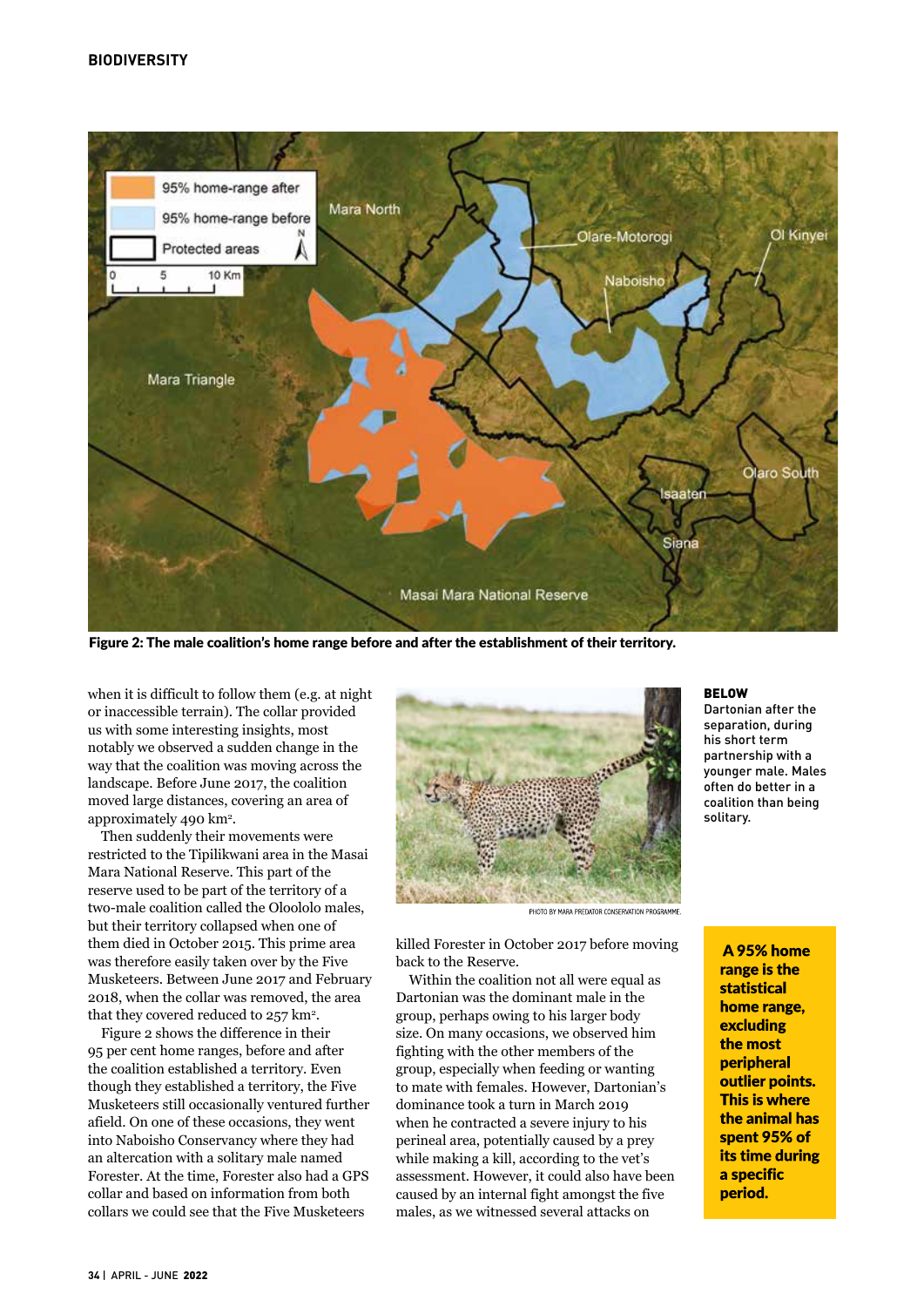Dartonian by his coalition mates before the injury. In response, the Mara Kenya Wildlife Service (KWS) vet unit decided to remove his left testicle.

After this, we began to observe that Dartonian was lagging behind the rest, indicating that he was losing his dominance. Despite this, he managed to stay with the rest of the group, but he was always the last one to join in on hunts and was not tolerated much when feeding. But this changed almost a year later.

 In June 2021, the Five Musketeers were seen on the boundaries of Naboisho and Olkinyei conservancies, well outside their usual territory in the reserve. Dartonian was still with the group but he was lagging and the other four would snarl at him if he tried to rest with them. Then one day, Dartonian was seen alone with an impala kill while at the same time, the other four males were taking down a wildebeest. A month later the four males were sighted in their usual stomping ground in the reserve but without Dartonian. The incredible partnership had come to an end.

Many factors could have led to Dartonian's downfall. It is possible that after Dartonian's initial injury in 2019, he no longer had the physical ability to maintain his role as leader of the coalition and the other members saw an opportunity to raise their status in the group. In a polygamous mammal society, where males mate with several females, the male's



reproductive success is limited by access to females. Perhaps the four remaining males saw a chance to mate with more females by being one less group member. In addition, after the four remaining individuals realised they were still able to hunt large animals like wildebeest without Dartonian's help, conceivably they saw him as unnecessary for their survival and as simply competing for their food. As Dartonian had lost his leadership position and did not have a brother to support him in the coalition, he was the easiest member to evict.

While single males can easily survive by themselves, male cheetahs tend to do better when in a coalition. So, we were excited when we found Dartonian in the company

#### TOP RIGHT

Dartonian with the collar on. Male cheetahs smell female cheetah marking trees to see if they are in estrus and ready to mate.

#### BELOW

The four males after separating from Dartonian. Cheetah social life is complex. Unrelated males may form alliances and maintain bonds as long as it benefits all members of a coalition.

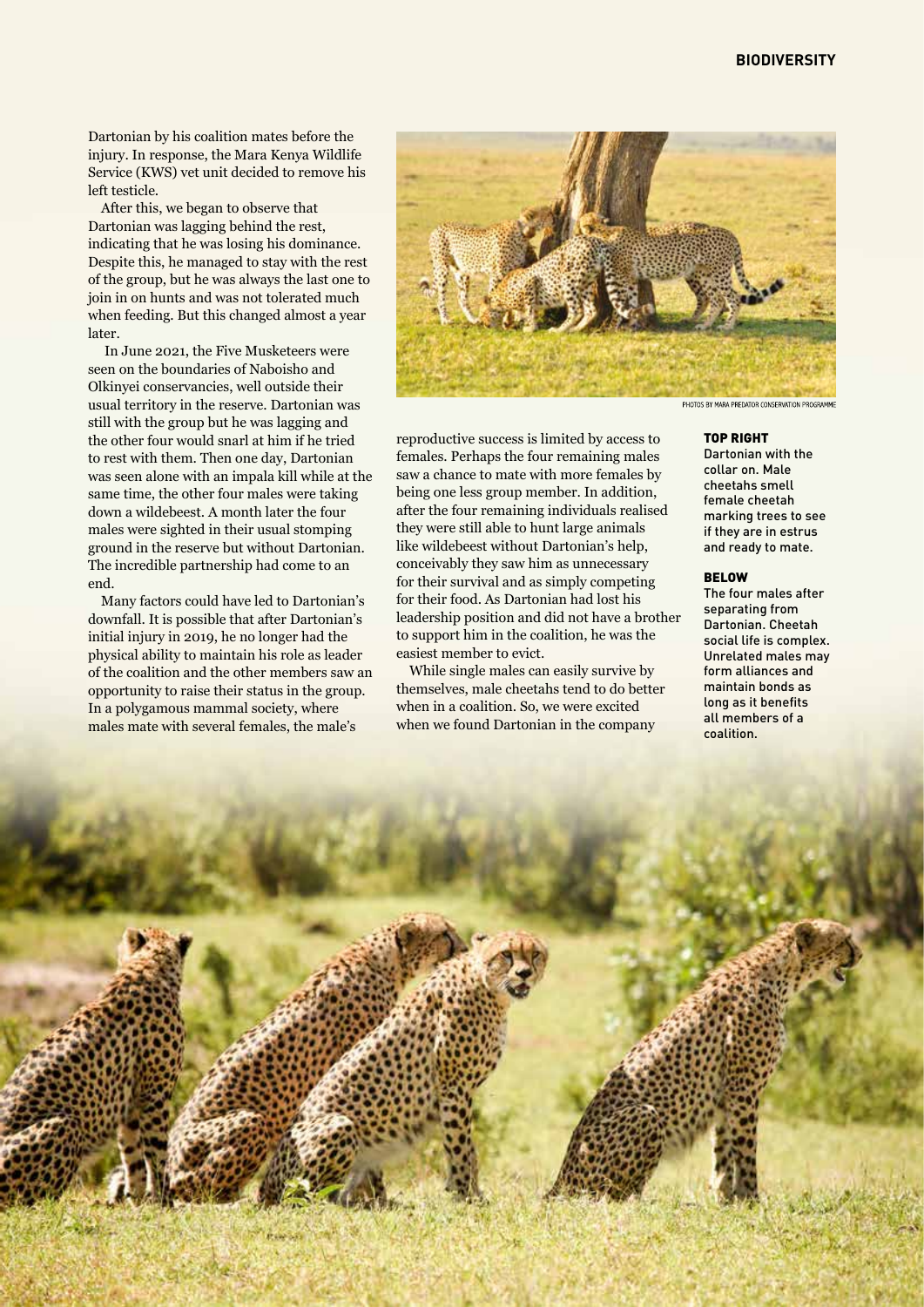#### **BIODIVERSITY**

of a younger male who had recently left his mother to start an independent life. Their union, however, only lasted around a month, as Dartonian was seen alone again in the southern part of the reserve while his temporary companion was back in Naboisho Conservancy.

While in the reserve, Dartonian decided to head back to the territory that he once held with his coalition mates. But this ended badly on 25th July 2021. While he was resting, the other four males sought him out and their reunion resulted in a massive fight. Dartonian was seriously beaten, sustaining injuries to his right eye and body. The KWS vet team came to his rescue and he managed to survive the attack. The MPCP research team monitored him closely and he was doing well as a solitary cheetah until January 26<sup>th</sup>, when Dartonian was found dead early morning, well within his former territory. It might seem odd that he had not left the coalition's territory, but his decision to stay was probably a trade-off between the risk of venturing into unknown grounds and staying around, with the hope of avoiding a confrontation with the four males.

 We are not exactly sure what caused his death, but it could very well have been his former coalition mates, as they were seen not far from the carcass. Lions could also have been responsible for his death, but there were no signs of lions that morning. Unfortunately, the carcass was disposed of by the time the MPCP team arrived at the scene and so we were unable to examine him for the type of injuries he had sustained, i.e., bite wounds from either lions or cheetahs.

 On 12th February, one of the four remaining males was found in a bad state and was treated the same day. According to the vet, the cheetah was covered in bites from what looked like other cheetahs. However,

the true culprit may never be confirmed. We believe the most likely scenario is that his coalition mates turned on him, which resulted in the cheetah passing away from his injuries the following day.

The coalition may still be going through a power struggle to identify the individual cheetah that is in charge after they kicked out the original leader last year. We have limited research and knowledge on the dynamics of male coalitions, especially when they are so large and include unrelated males. We may continue to see fighting between the group members, or maybe they have now established a new hierarchy between the remaining three cheetahs.



The male coalition hunting wildebeest. This formidable coalition became famous for their incredible large group size and for hunting large prey such as wildebeest and Topi at an almost daily basis. They were a huge drawcard for safari guests from around the world.

#### **DID YOU KNOW**

Cheetahs have



NIELS MOGENSEN is the Senior Programme Scientist for the Mara Predator Conservation Programme (MPCP), which falls under the Kenya Wildlife Trust (KWT).



SILANTOI SAITOTI was born and raised in Naroosura, an agricultural hub below the Loita Hills. He is a research assistant at Mara Predator Conservation Programme where focuses on

cheetahs.



DR. FEMKE BROEKHUIS is an Assistant Professor at the Wildlife Ecology and Conservation group at Wageningen University in the Netherlands. For the past 14 years, Femke has focused on

large carnivore research and conservation in Botswana and Kenya and has a particular interest in cheetahs.

evolved many adaptations that enhance their ability to sprint. Their legs are proportionally longer than those of other big cats; an elongated spine increases stride length at high speeds; they have unretractable claws, special paw pads for extra traction, and a long tail for balance.

PHOTO BY BRIAN SCHUH